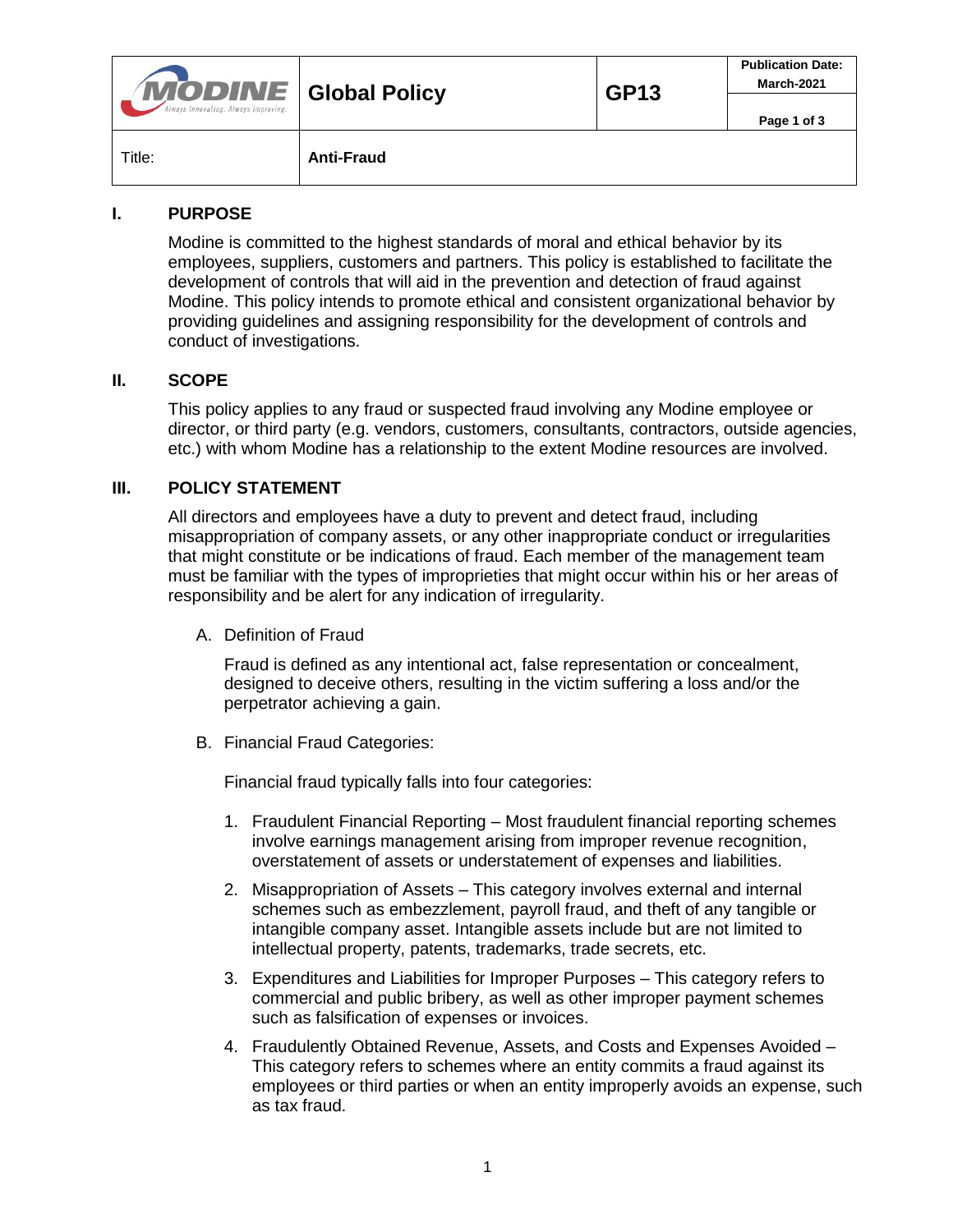| <b>MODINE</b> Global Policy<br>Always Innovating. Always Improving. |                   | <b>GP13</b> | <b>Publication Date:</b><br>March-2021 |
|---------------------------------------------------------------------|-------------------|-------------|----------------------------------------|
|                                                                     |                   |             | Page 2 of 3                            |
| Title:                                                              | <b>Anti-Fraud</b> |             |                                        |

### C. Examples

The following are examples, which are not intended to encompass all types of fraud:

- Forgery or alteration of any document
- Misappropriation of funds, securities, supplies, or other assets
- Impropriety in the handling or reporting of money or financial transactions
- Profiting as a result of insider knowledge of company activities
- Disclosing confidential and proprietary information without appropriate authorization to outside parties
- Accepting, giving or seeking anything in violation of the Company's gifting policy as described in Modine's Third-Party Gifts and Entertainment Policy and Anti-Corruption Policy
- Recording fictitious journal entries
- Fabricating or intentionally misrepresenting internal control documentation
- Intentionally distorting assumptions and judgments used to estimate account balances
- Altering records and terms related to significant and unusual transactions
- Manipulating earnings by shifting current expenses and current revenue to later or earlier periods
- Intentionally failing to record or improperly recording liabilities or revenues
- Destruction, removal, or inappropriate use of records, furniture, fixtures, and equipment
- Any similar or related irregularity
- D. Internal Controls

To help Modine's management and Board of Directors prevent and detect fraud, internal controls have been and will be established.

An "internal control" is broadly defined as a process, effected by Modine's Board of Directors, management and/or other personnel, designed to provide reasonable assurance regarding the achievement of objectives in the following categories:

- 1. Effectiveness and efficiency of operations.
- 2. Reliability of financial reporting.
- 3. Compliance with applicable laws and regulations.

Modine's management and Internal Audit assess and monitor these internal controls for effectiveness, and controls are created and/or modified when necessary.